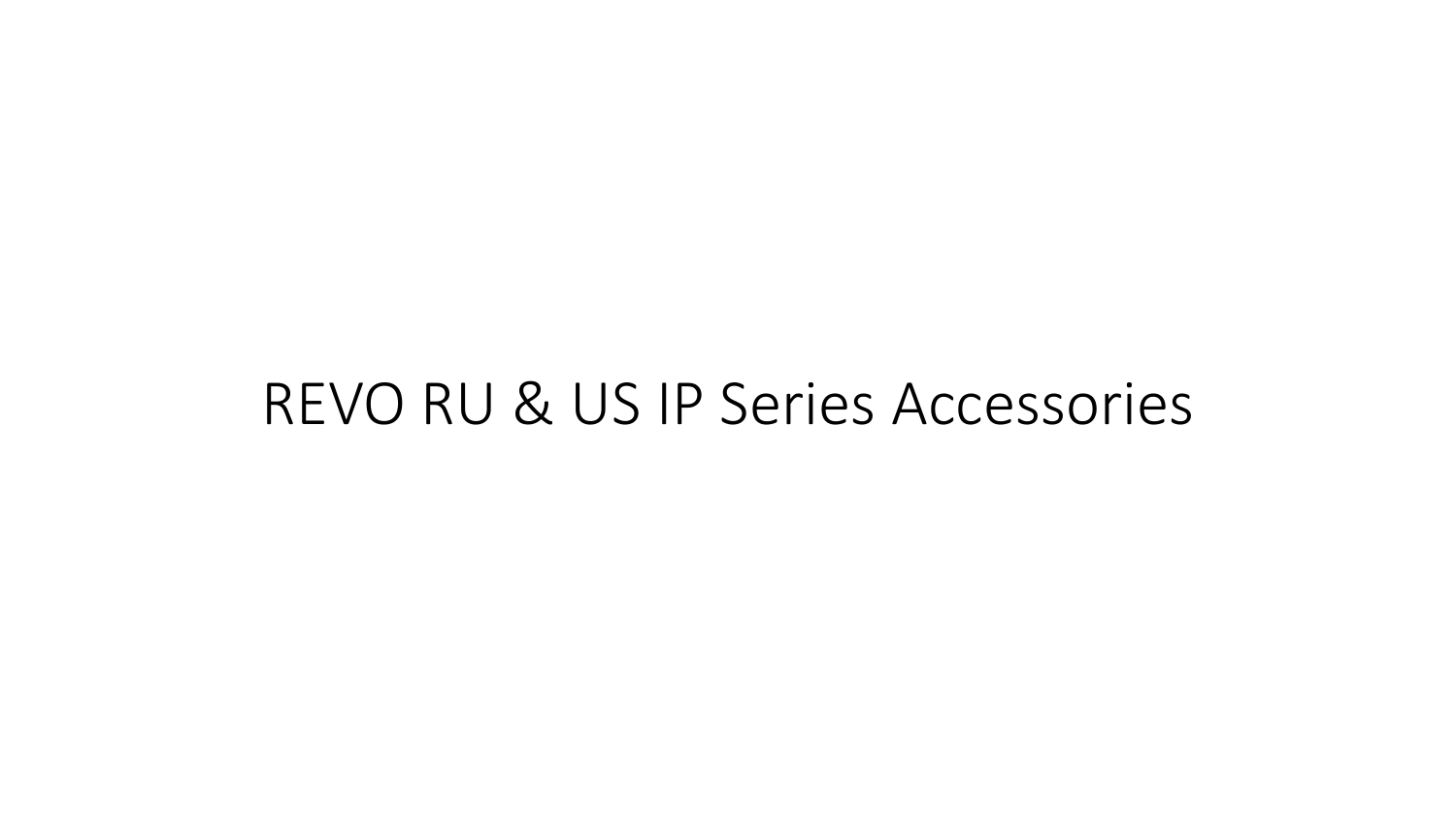## Box camera mount

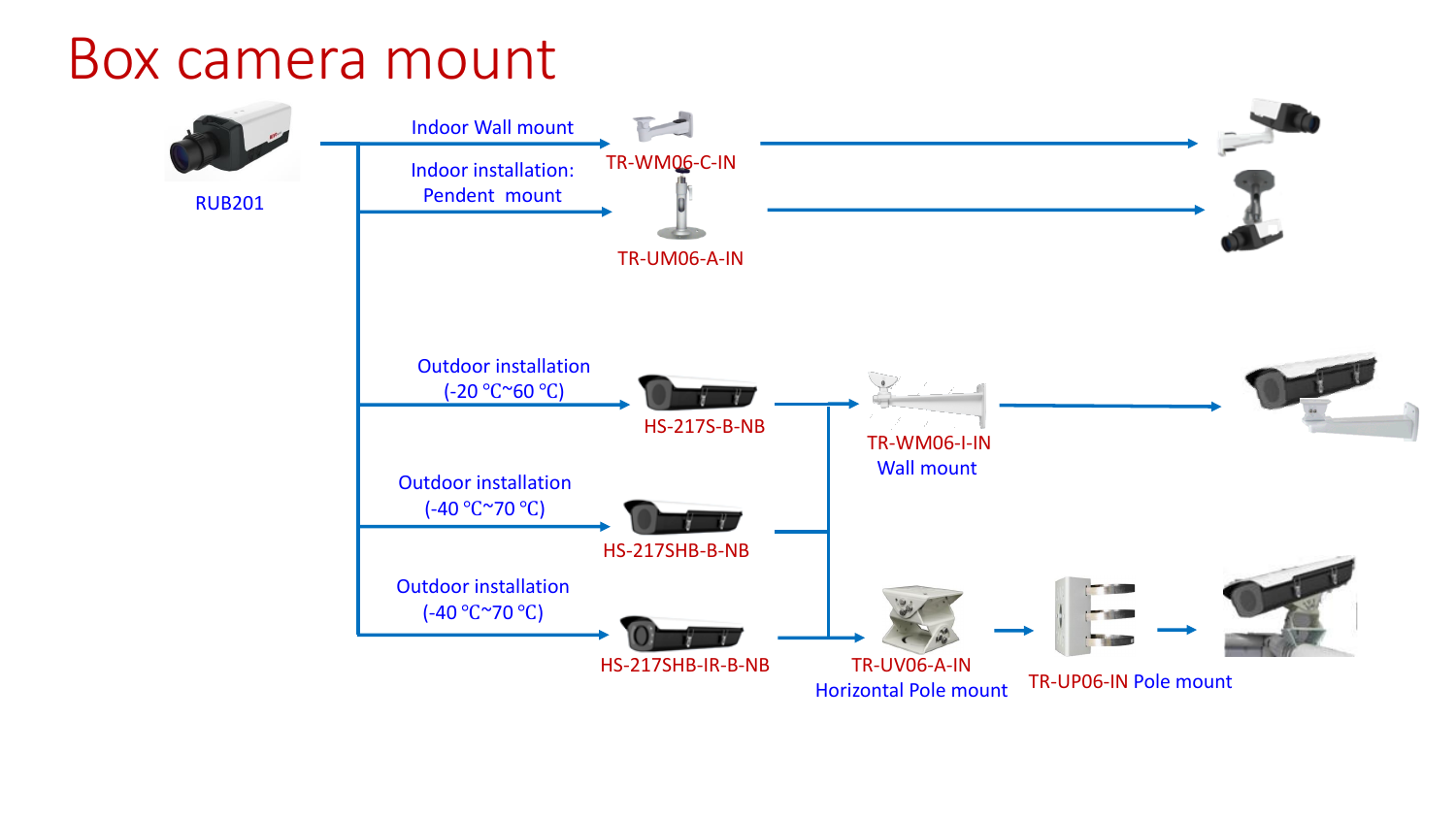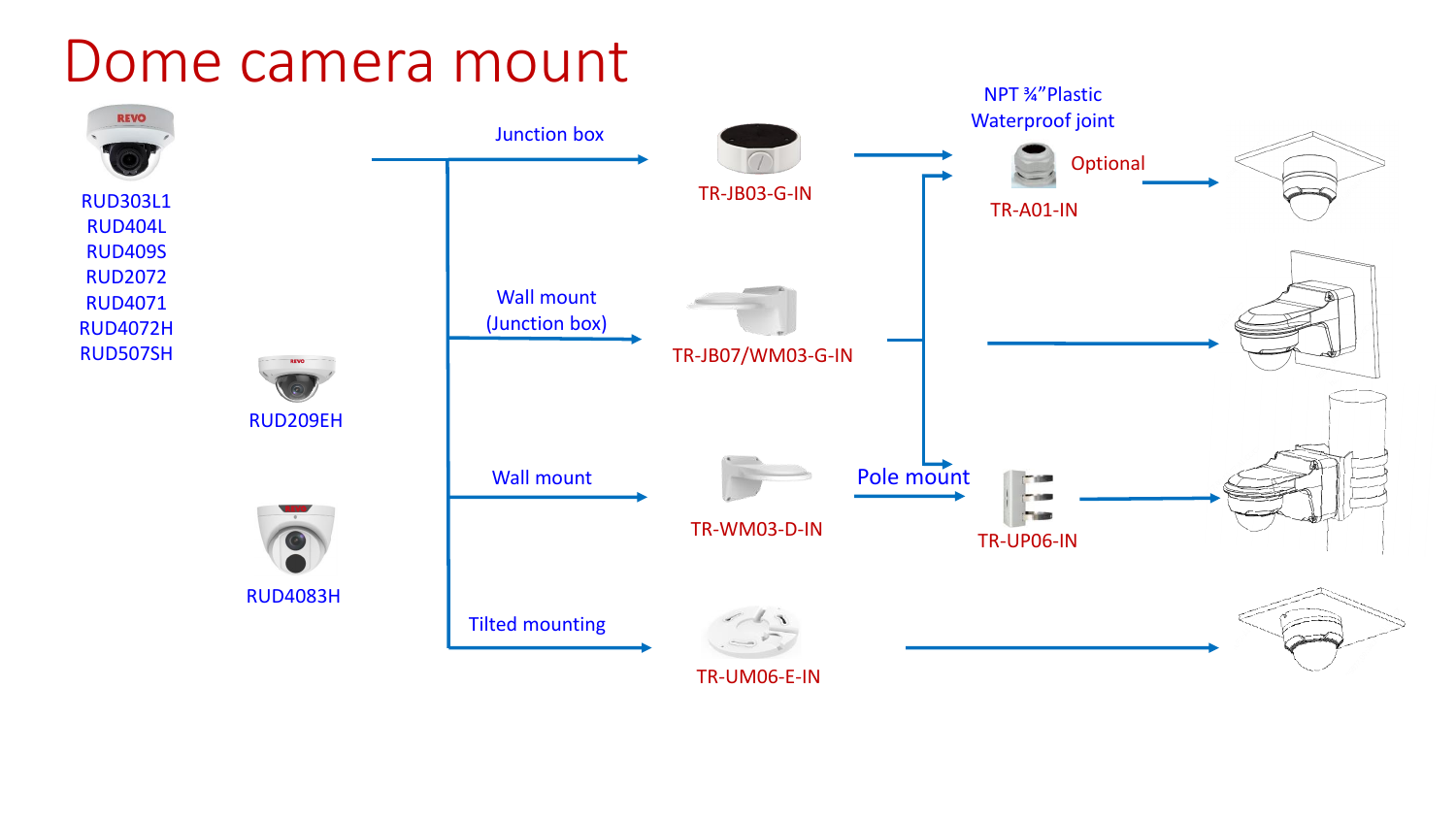#### Dome camera mount

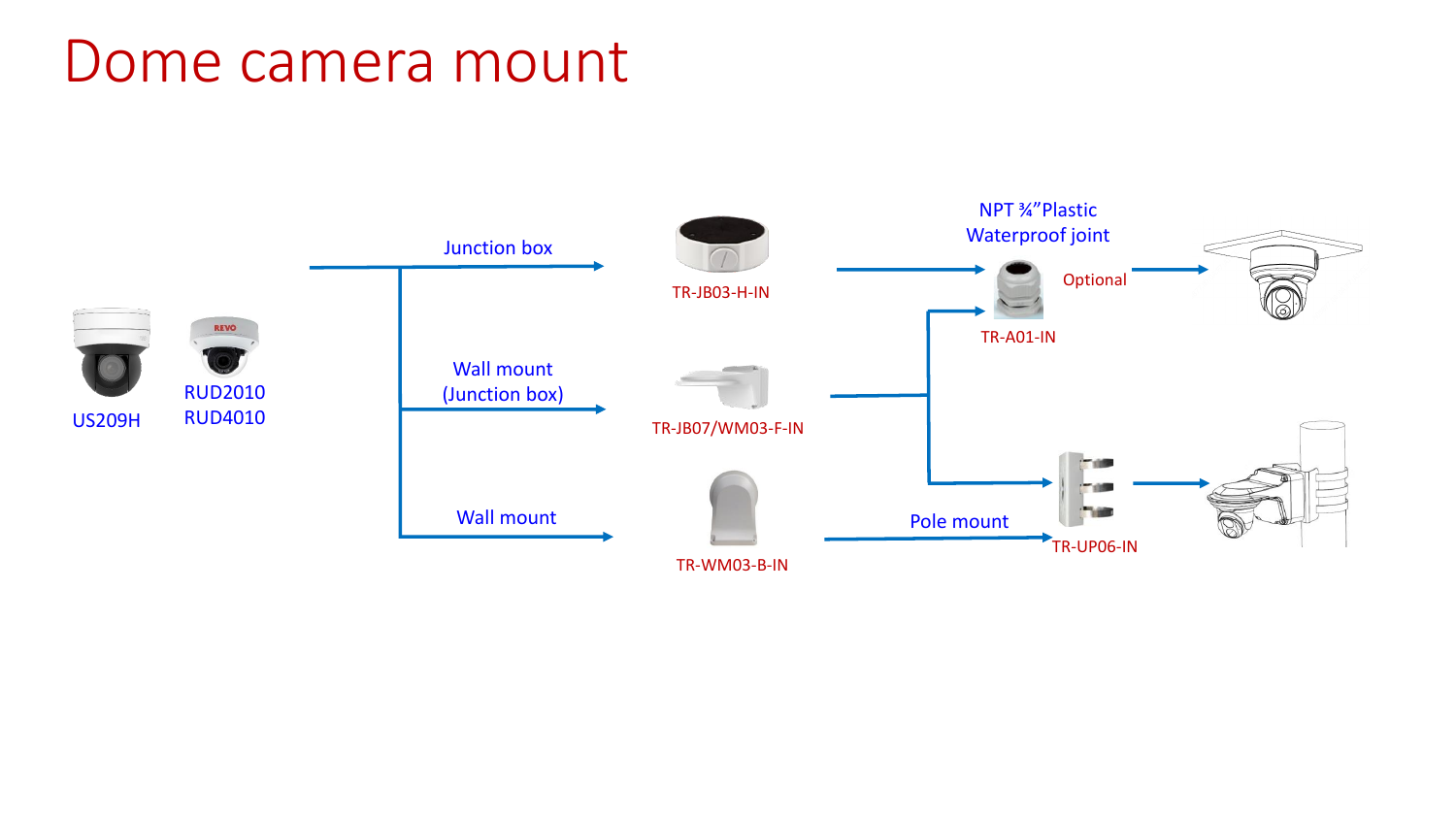### Fisheye camera mount

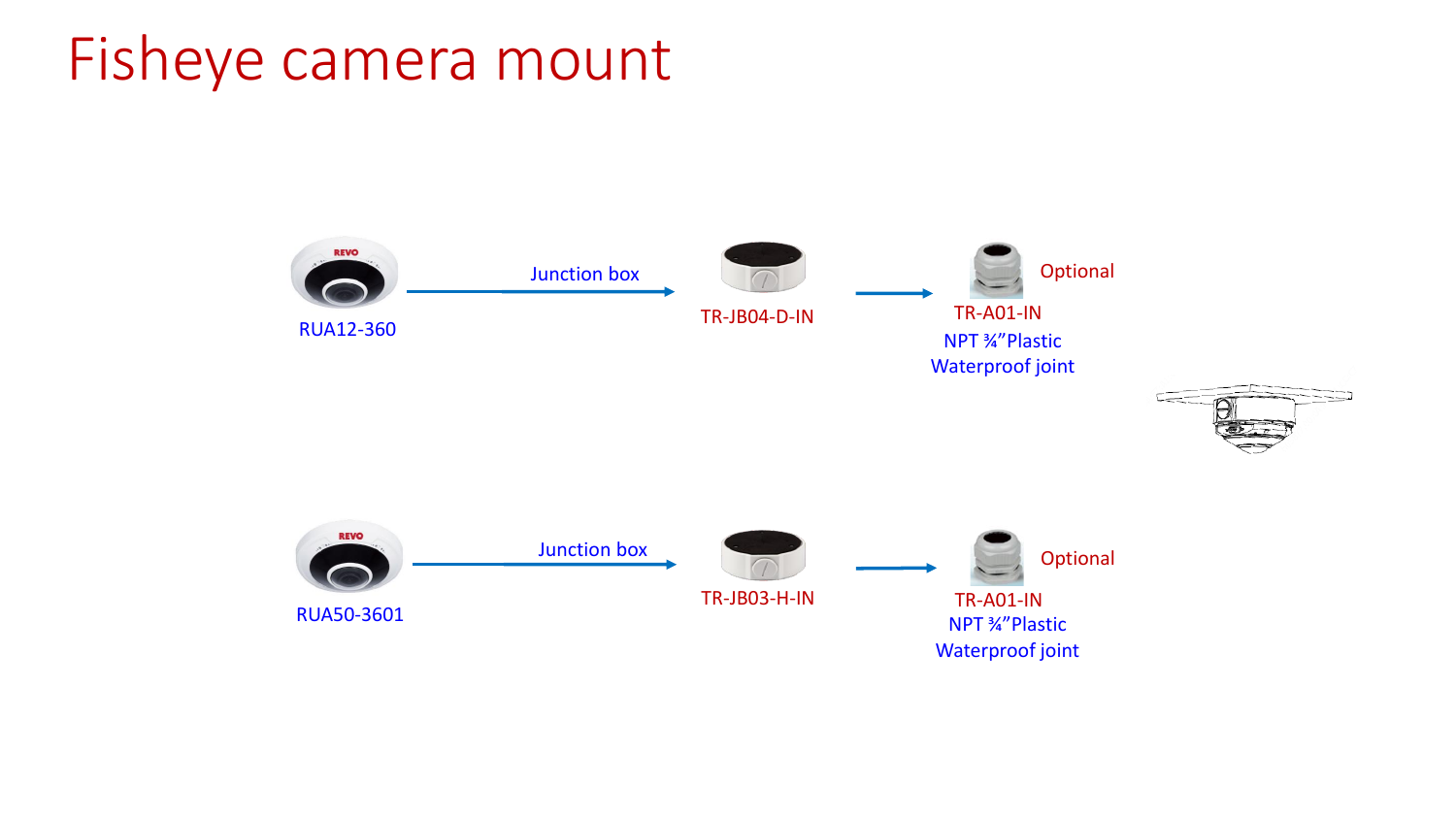#### Bullet camera mount

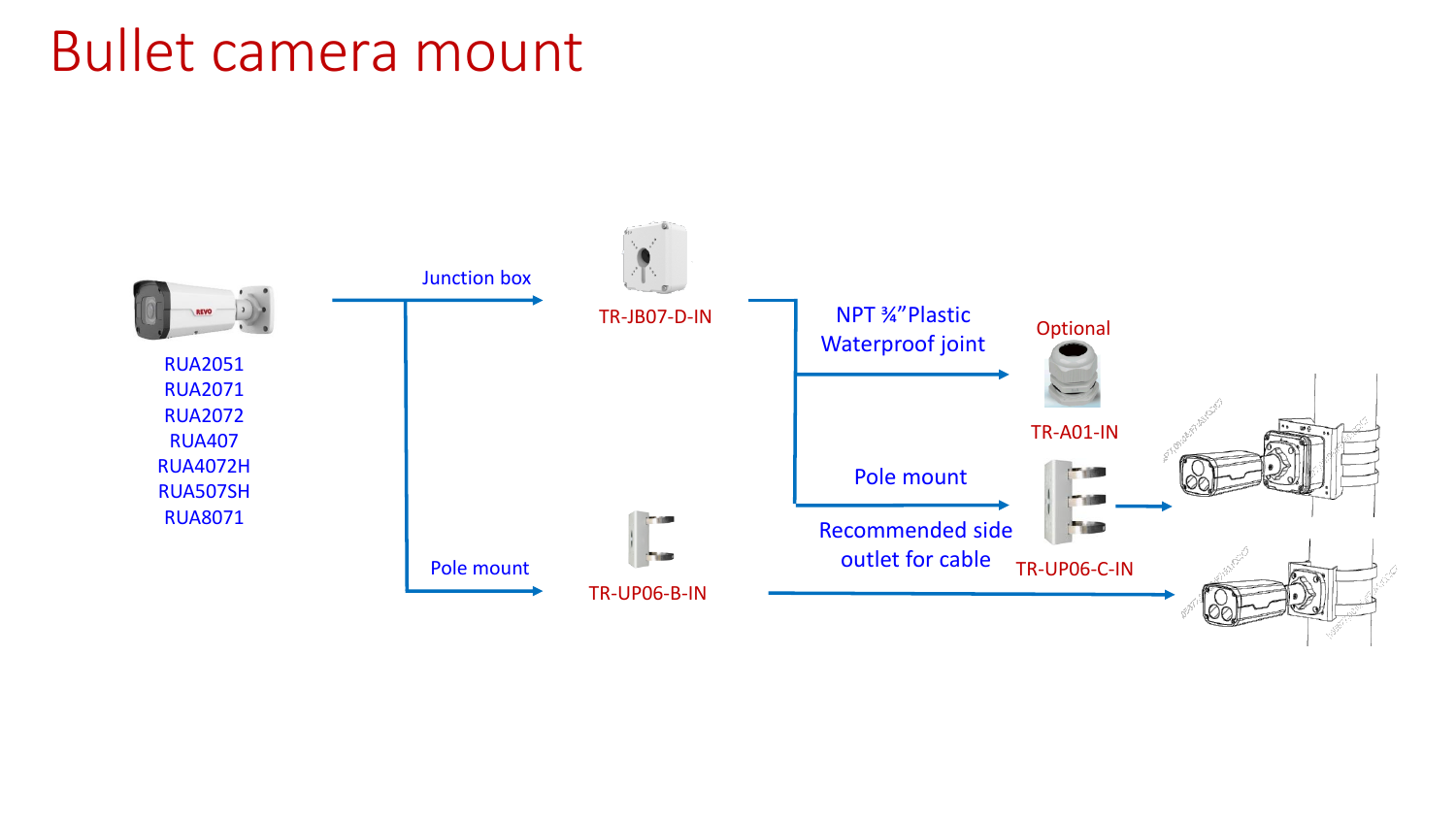## Mini Bullet camera mount



RUA4010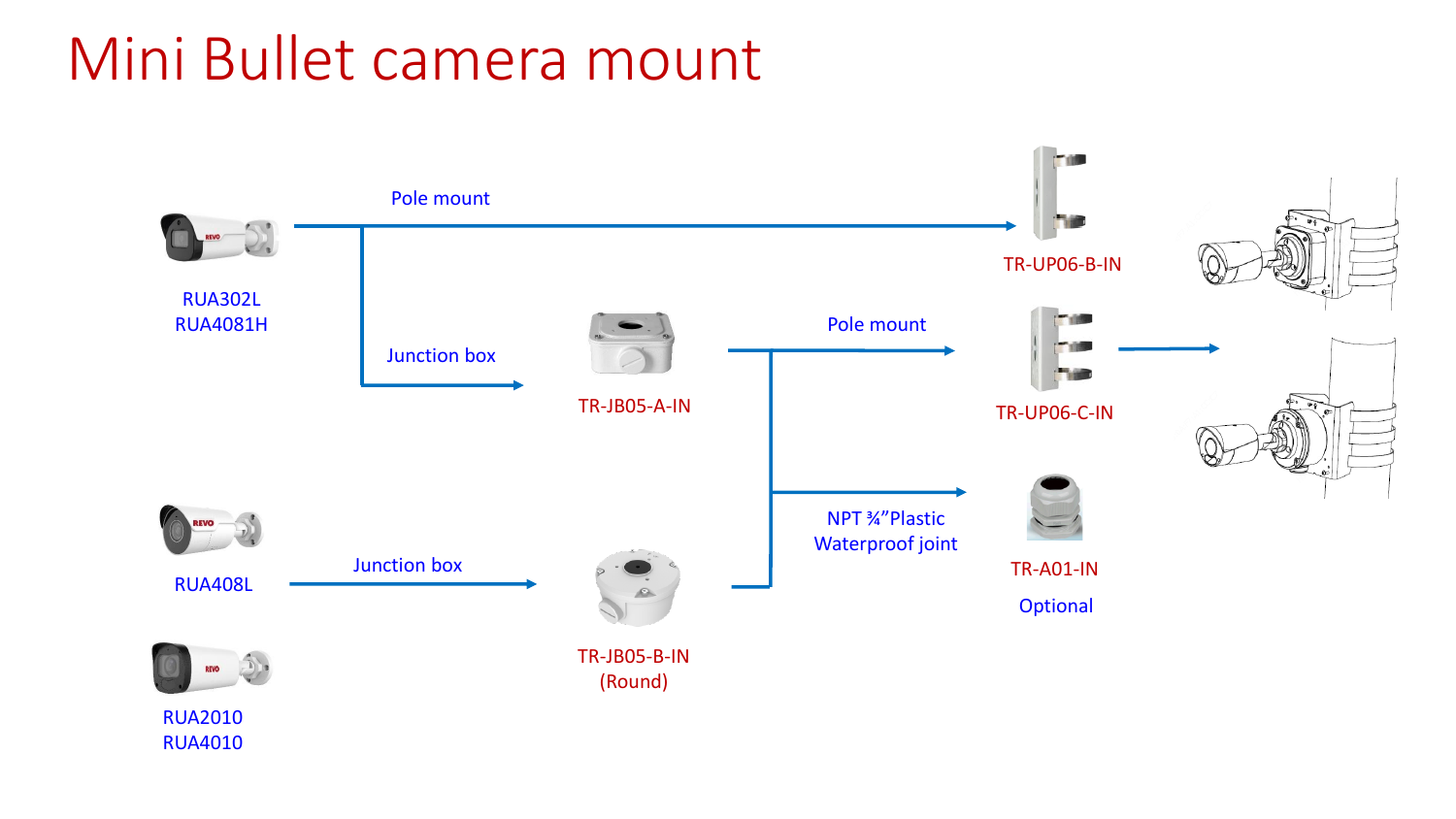#### Bullet camera mount

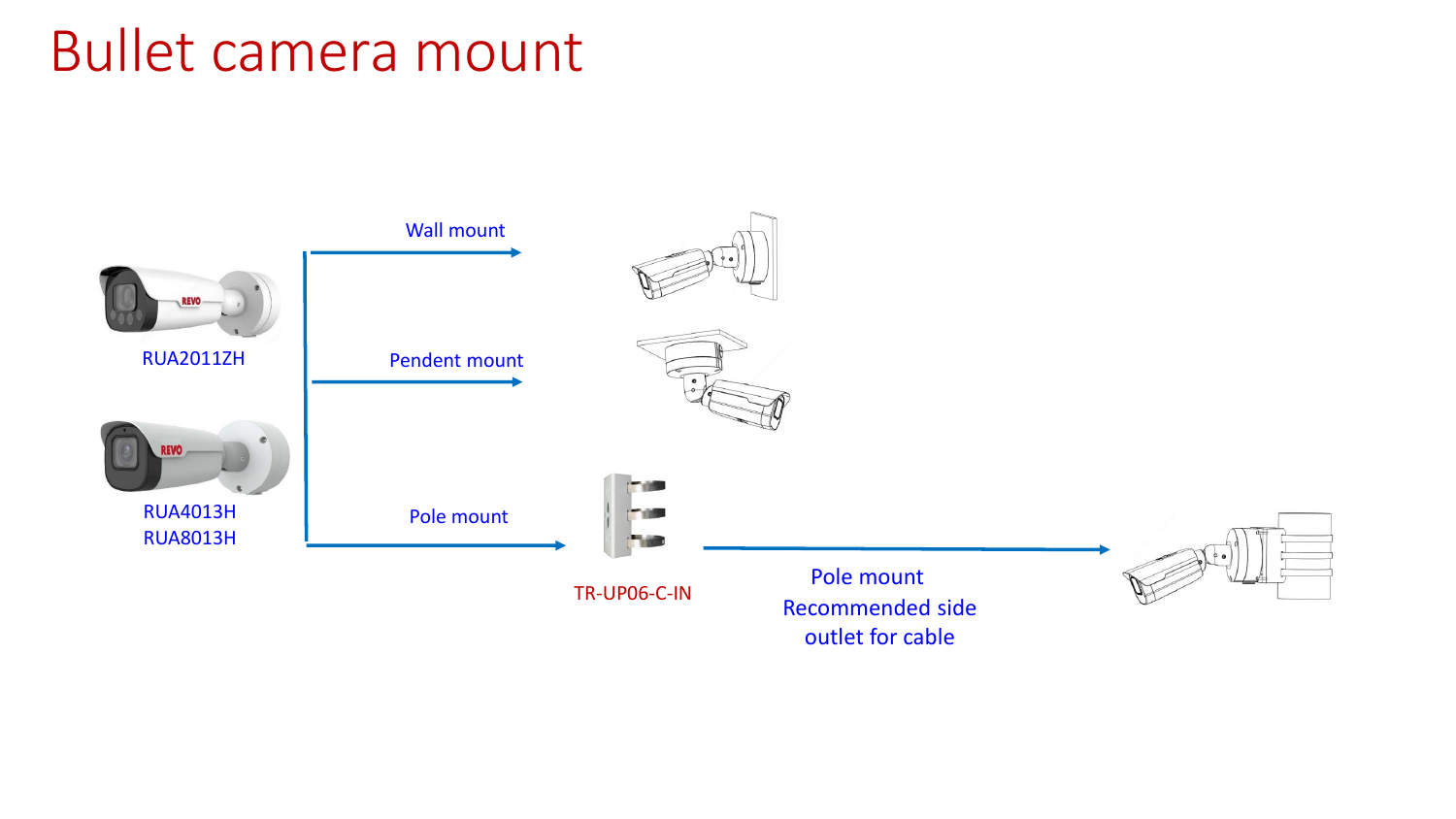## Positioning system mount

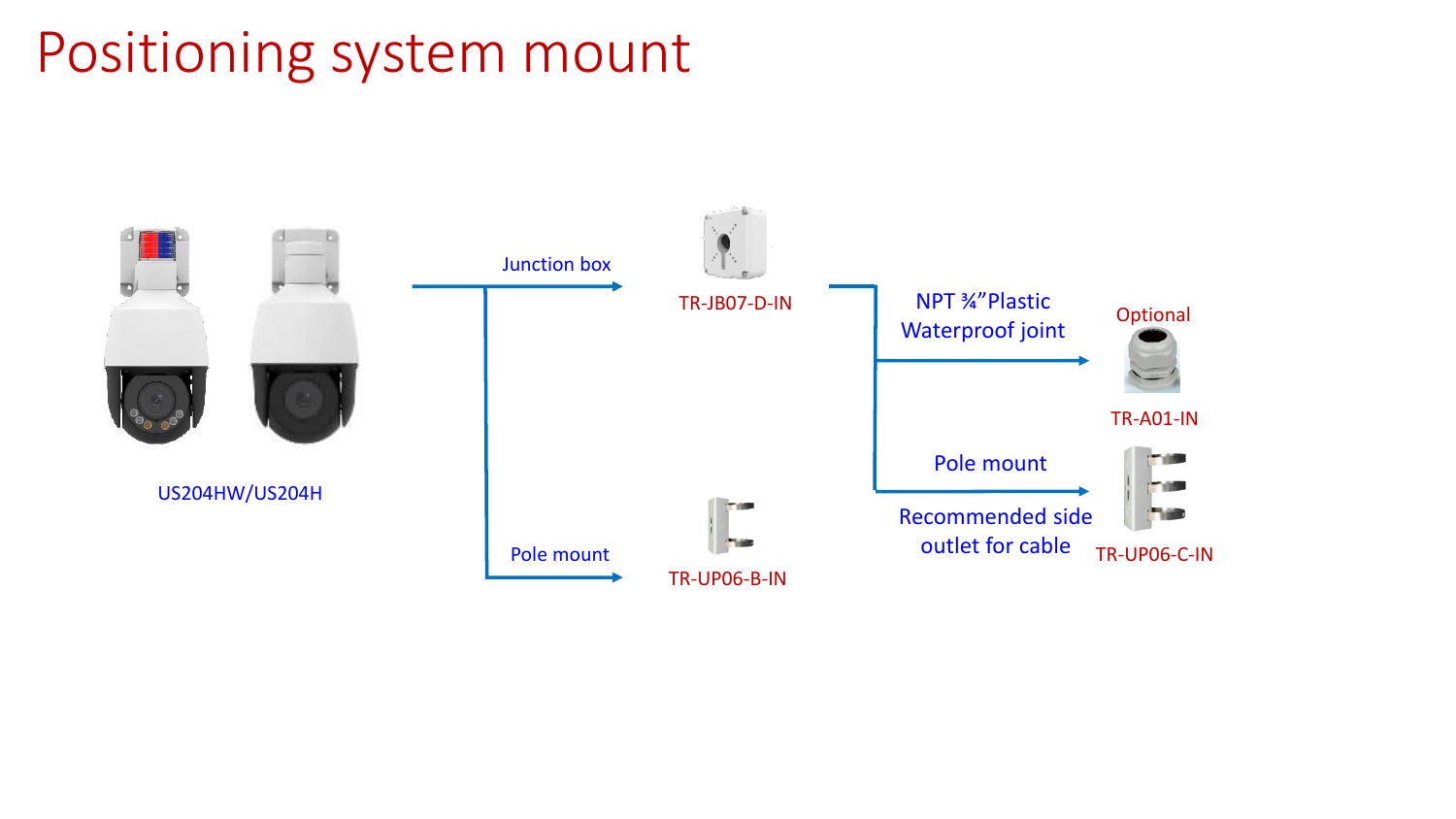## PTZ camera mount



TR-WE45-B-IN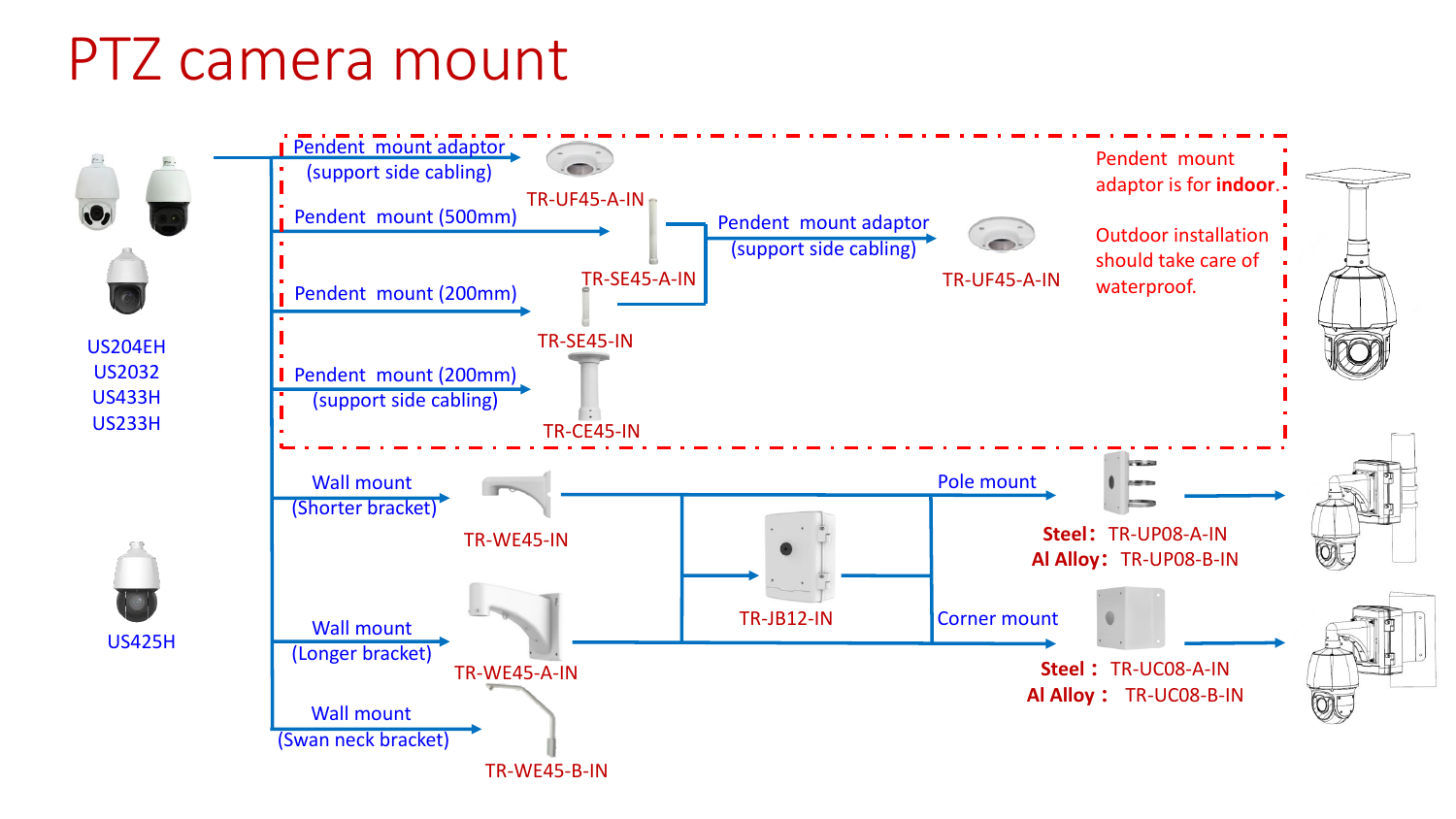## PTZ camera mount

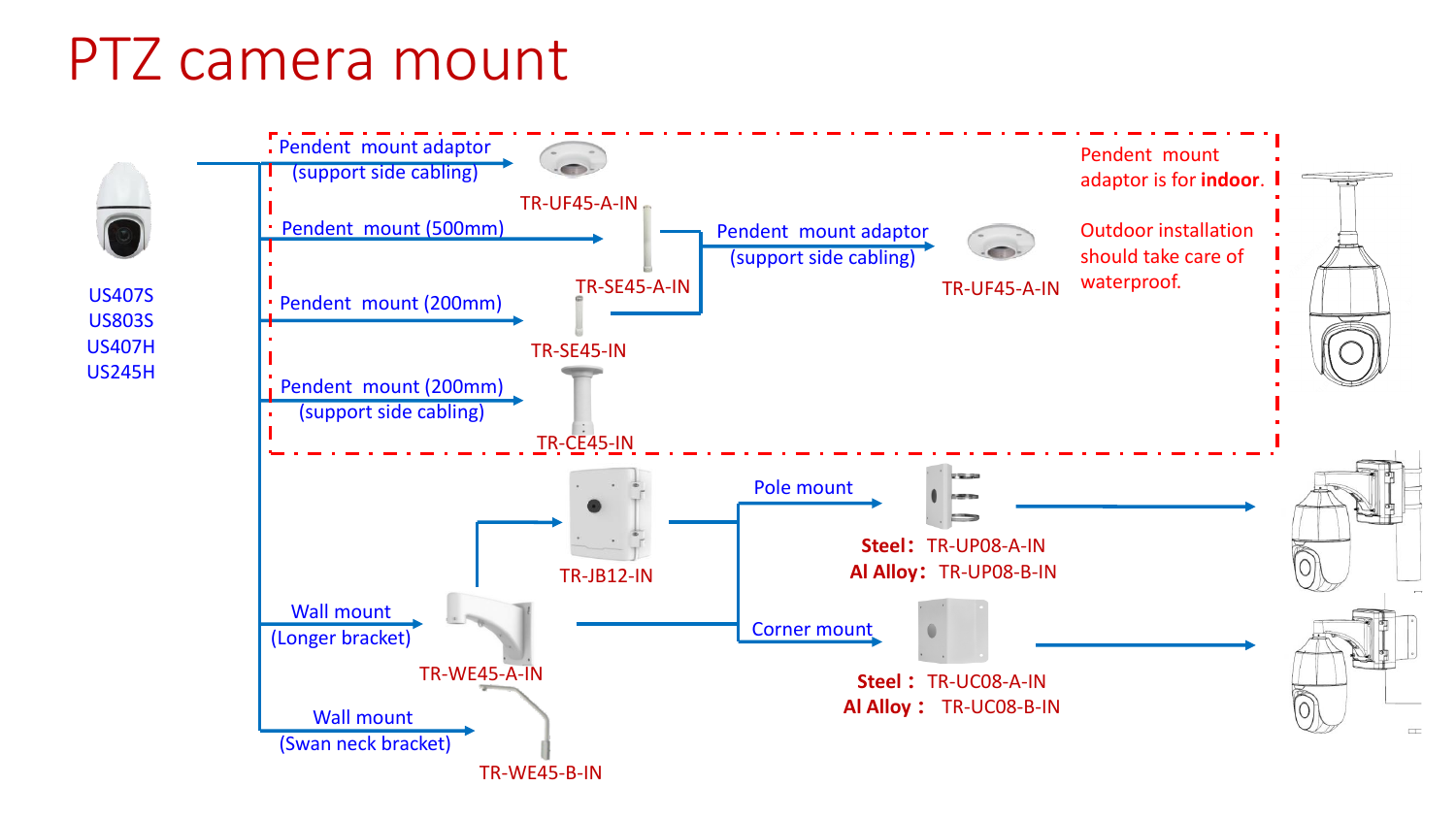# Indoor PTZ camera mount